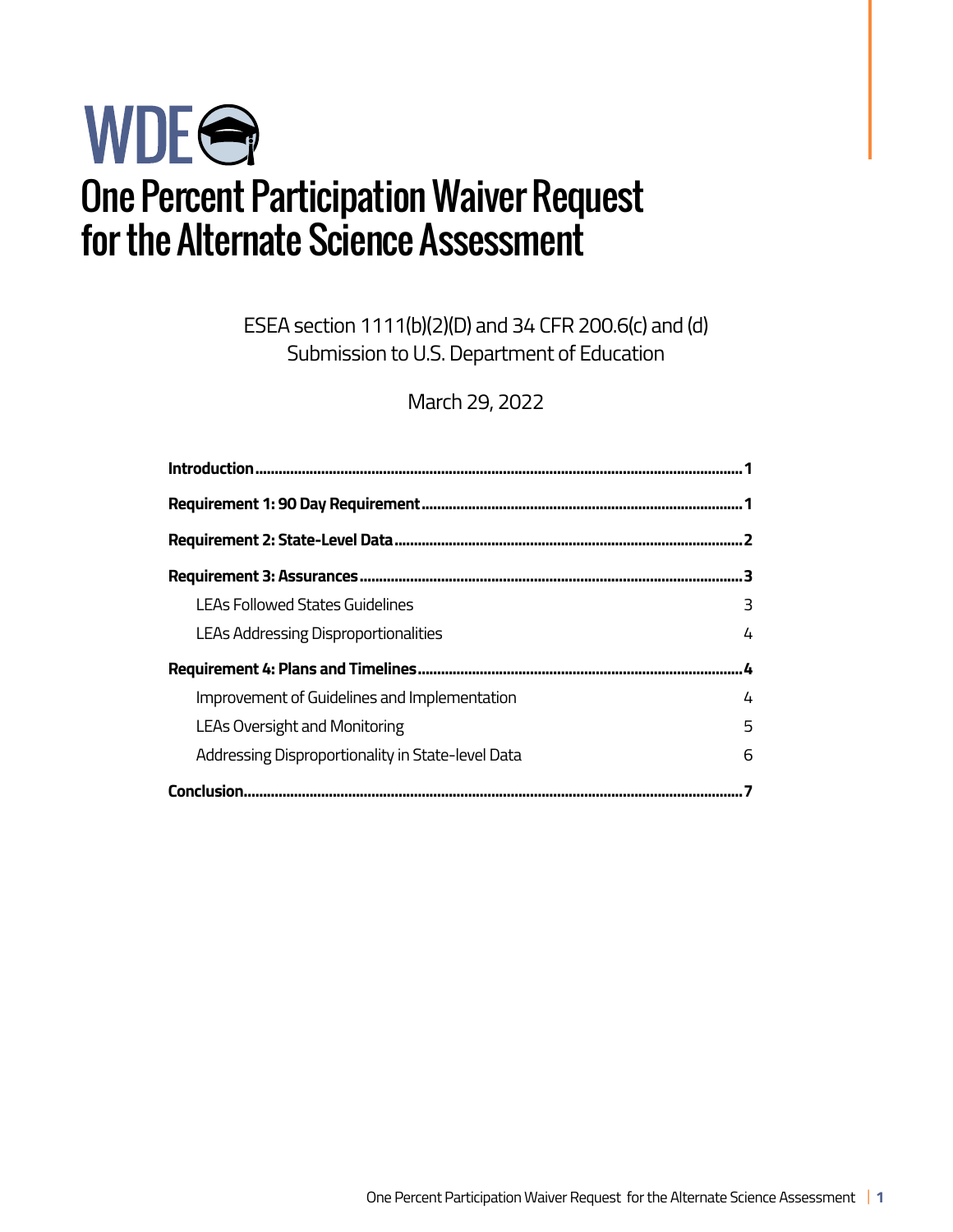## **Introduction**

Title 1 of the Elementary and Secondary Education Act of 1965, as amended by the Every Student Succeeds Act of 2015 (ESSA), addresses students participating in alternate assessments aligned with alternate academic achievement standards (AA-AAAS) of the statewide assessment system. Each state must submit a waiver request to the U.S. Department of Education if it predicts exceeding 1.0 percent participation in the AA-AAAS in any subject.

Wyoming assesses students each spring using the Wyoming Test of Proficiency and Progress (WY-TOPP) and the Wyoming Alternate Assessment for Students with Significant Cognitive Disabilities (WY-ALT). WY-ALT is aligned with the Wyoming Extended Standards (WYES) as adopted by the state of Wyoming as their alternate academic achievement standards.

After reviewing the 2021-2022 identification data, the Wyoming Department of Education (WDE) has determined that participation in WY-ALT Science in grades 4, 8, and 10 may be over 1.0 percent of the total number of students assessed in that subject area for the 2021-2022 school year. Pursuant to Code of Federal Regulations, Title 34 (34 CFR), Section 200.6(c)(4), the WDE is requesting a federal waiver for exceeding the 1% threshold on AA-AAAS participation in the Science WY-ALT.

## **Requirement 1: 90 Day Requirement**

The testing window for the Summative WY-ALT in Spring of 2022 will last from March 1st through April 22nd, 2022 . The requirement to submit this request is 90 days prior to the testing window which is December 01, 2022. Due to a lack of evidence prior to January 2022, the WDE had no reason to believe it would exceed the one percent threshold. Wyoming is requesting a waiver at the earliest time possible after receiving data that it may exceed the mandated threshold. Provided is the public publishing of the testing information that can be found on the **[WDE public website](https://edu.wyoming.gov/for-district-leadership/state-assessment/schedule/)**.

## **Requirement 2: State-Level Data**

Data has been pulled from our State Summative Assessment given in the Spring of 2021. The following data details the participation in the WY-ALT Science 2021. This data comes from a year where USED granted Wyoming's request for a waiver from federal assessment accountability, and school identification requirements. The Wyoming State Board of Education granted an exception to Wyoming Accountability in Education Act requirements for all schools. Due to this waiver and its possible impacts on assessment participation, the numbers of participants in both the general state-wide content tests and the AA-AAAS were lower than previous years would have allowed us to predict. Based on this data, WDE did not have reason to believe participation would exceed one percent in any content area. Data has also been pulled from our testing system in anticipation of the upcoming 2022 testing season. Based on this data, we now anticipate exceeding the one percent threshold for participation in the AA-AAAS.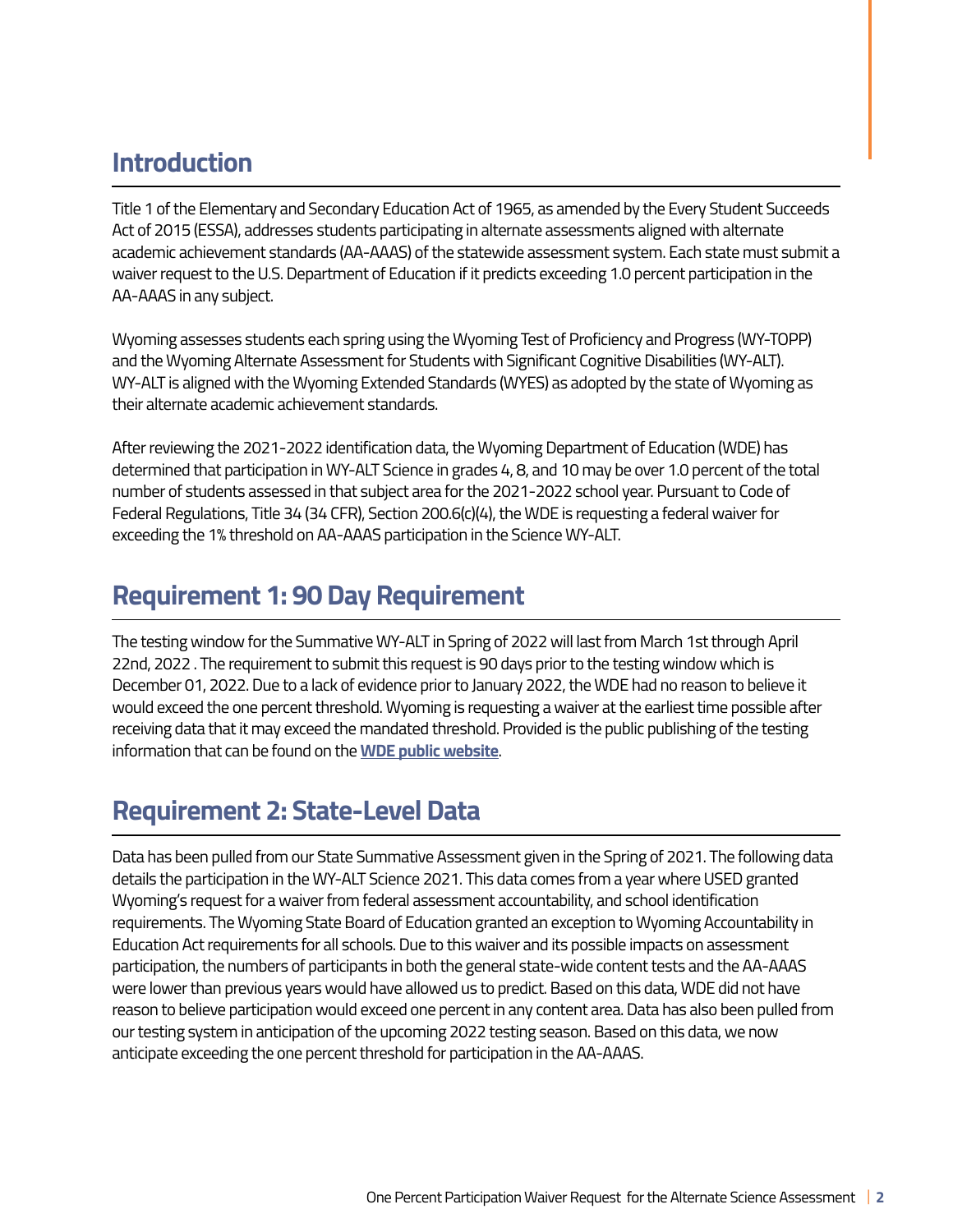| <b>Group</b>                     | <b>Total # Assessed</b> | # Taking WY-ALT       | % Taking WY-ALT         |
|----------------------------------|-------------------------|-----------------------|-------------------------|
| All Students                     | 20,662                  | 215                   | 1.04%                   |
| American Indian/Alaska Native    | 653                     | 9                     | 1.38%                   |
| Asian                            | 144                     | 4                     | 2.78%                   |
| Black                            | 183                     | $\overline{2}$        | 1.09%                   |
| Hispanic                         | 2960                    | 34                    | 1.15%                   |
| Native Hawaiian/Pacific Islander | 36                      | 1                     | 2.78%                   |
| Multiracial                      | 651                     | 8                     | 1.23%                   |
| White                            | 16035                   | 157                   | 0.98%                   |
| Econ. Disadv.                    | 6066                    | 96                    | 1.58%                   |
| English Learner                  | 582                     | 9                     | 1.55%                   |
|                                  | <b>Total Enrolled</b>   | <b>Total Assessed</b> | <b>Total % Assessed</b> |
| All Students Gr. 4, 8, 10        | 21510                   | 20662                 | 96.058%                 |
| SWD Gr. 4, 8, 10                 | 2992                    | 2851                  | 95.287%                 |
| ALT Gr. 4, 8, 10                 | 236                     | 215                   | 91.102%                 |

**Table 1:** AA-AAAS Participation Rates for 2020-2021 Science

**Table 2:** Anticipated AA-AAAS Participation Rates for 2021-2022 Science (03/29/2022)

| <b>Group</b> | <b>Total # Assessed</b> | # Taking WY-ALT | % Taking WY-ALT |
|--------------|-------------------------|-----------------|-----------------|
| All Students | <u> 21779.</u>          | 244             | 1.120%          |

## **Requirement 3: Assurances**

#### LEAs Followed States Guidelines

In analyzing the identification data from the 2021-2022 WY-ALT Science, the Wyoming Department of Education identified 24 out of 48 local educational agencies (LEAs) that are anticipated to exceed the one percent participation threshold for the WY-ALT Science administration in the Spring 2022 assessment window. 11 of these 24 LEAs identified only one student; however, due to the small number of students in the three assessed grades, still exceeded the one percent threshold for participation in the AA-AAAS.

In August 2021, WDE's Special Education Programs Division reviewed the 2020-21 data for WY-ALT administration. LEAs were then placed in Tier 1, 2, or 3 based on this analysis using the tiering criteria matrix (Table 3).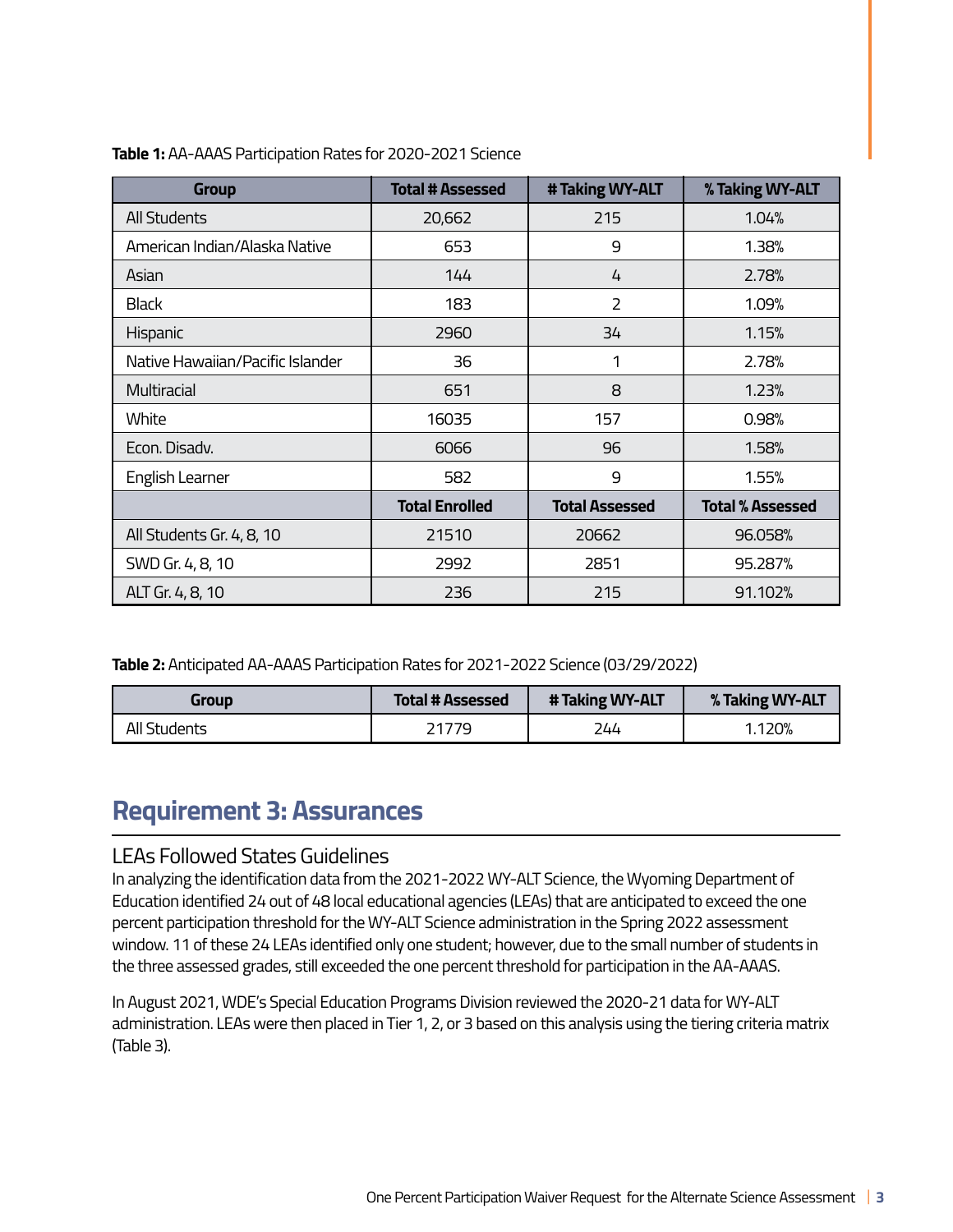Those districts exceeding one percent participation in one or more content areas of the WY-ALT, and/or show an upward trend, or possible concerns after subgroup analysis did receive a Tier 2 letter. They did receive a letter indicating a request to submit a Letter of Assurance requesting the following assurances:

- 1. Staff are trained on the WY-ALT participation criteria.
- 2. IEP's are being reviewed every year to determine participation.
- 3. The WY- ALT guidance documents have been reviewed on an annual basis.

| Table 3: Tiering Criteria Matrix |  |
|----------------------------------|--|
|----------------------------------|--|

| Tier                            | <b>Determined By</b>                                                                                                                       | <b>Requirements</b>                                                                                                                                                                                                                                                                                   |
|---------------------------------|--------------------------------------------------------------------------------------------------------------------------------------------|-------------------------------------------------------------------------------------------------------------------------------------------------------------------------------------------------------------------------------------------------------------------------------------------------------|
| 1. Meets<br>Requirements        | 100% compliance: no more than 1% of<br>students taking WY ALT for that grade<br>and content area.                                          | District may request and access<br>available training for staff as needed.                                                                                                                                                                                                                            |
| 2. Needs<br><b>Assistance</b>   | Exceed 1% of students taking WY-ALT<br>AND/OR up trend or possible concerns<br>after subgroup analysis including<br>population size.       | Required Assurances of staff training,<br>annual IEP review, understanding<br>of WY-ALT guidance documents<br>for participation. Suggested participation<br>in WDE-approved training AND/OR<br>policy review/update. Technical support<br>available for participation determinations.                 |
| 3. Needs<br><b>Intervention</b> | Exceed 1% of students taking WY-ALT,<br>2 year trend of exceeding 1%, significant<br>trend up, and/or concerns after<br>subgroup analysis. | WDE file review of explanation why<br>the student must participate in<br>the AA-AAAS. Required participation<br>in WDE-approved targeted training<br>AND/OR policy review/update. Possible<br>facilitated file review, coaching, direct<br>support analyzing root causes and plan<br>for improvement. |

#### LEAs Addressing Disproportionalities

The Wyoming Department of Education collects assurances from districts through the grant application process for Part B Federal Special Education Funds. Currently, we have no districts that have concerns regarding disproportionality.

## **Requirement 4: Plans and Timelines**

#### Improvement of Guidelines and Implementation

Through a review of the current processes, the WDE has identified a need to add a definition related to "students with the most significant cognitive disability", improve communication, and update guidance for identification of students who participate in the alternate assessment video for all districts.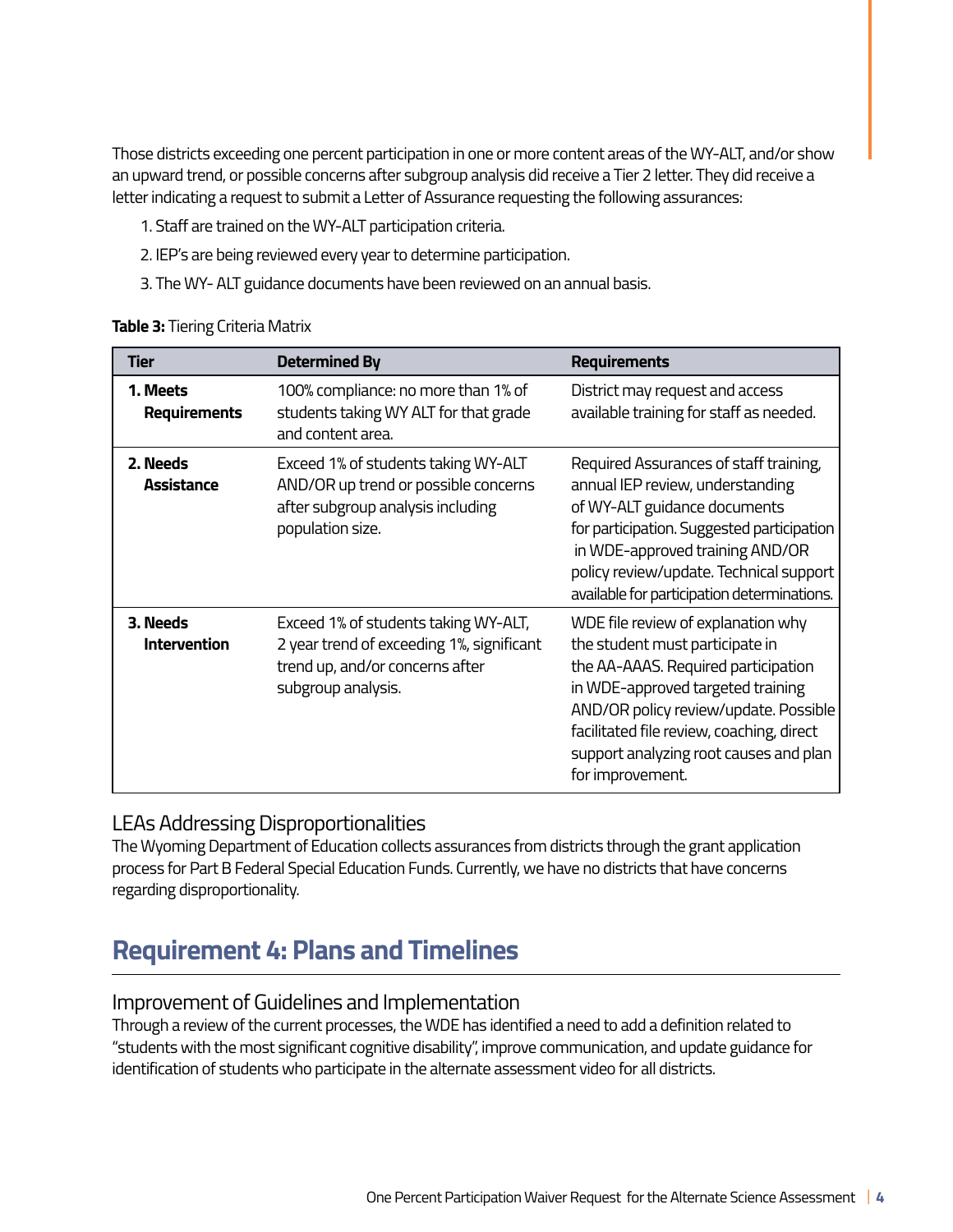The first step in our improvement process will be to send a communication to all LEAs with a reminder about and a copy of the guidance and checklist WDE provides to assist IEP teams in determining participation in the AA-AAAS. This Tier 1 support will be sent out twice a year in the fall and spring to help guide the LEAs in their training and decision making processes.

Next, the Special Education Programs Division of WDE will open and amend Wyoming's Chapter 7: Services for Children with Disabilities rules and will have this process completed in the Fall of 2022. Once updates have been made, WDE will communicate updates to Wyoming's Chapter 7 rules that apply to participation in AA-AAAS.

In addition to updating Wyoming's Chapter 7 rules, Wyoming's Assessment Team will revise the WY-ALT Participation Guidance and accompanying video training to align with revisions made to Chapter 7 rules regarding the standard processes for determining participation in the AA-AAAS. After the described revisions, the guidance suite will be re-released to LEAs in January 2023 through a Superintendent's Memo, the public WDE website, and an email to LEA leadership.

All improvements made to Chapter 7 rules and guidance for participation will be included in the annual Alternate Assessment Test Administrator Training administered in the spring of 2023; as well as, included in the weekly Assessment Newsletter and all Special Education Program monitoring visits and all relevant WDE webpages. All future trainings and meetings with Special Education personnel around this topic will include the updated guidance. This will include District Test & Building Coordinator meetings, Test Administrator Trainings, and Special Education Programs Trainings.

The Wyoming Department of Education Assessment Team and Special Education Programs Division will continue to monitor the enrollment of students in the AA-AAAS administration to determine the effectiveness of these changes. If further action is required, both teams will determine future improvements to the guidance and implementation of that guidance as needed.

### LEA Oversight and Monitoring

The Wyoming Department of Education (WDE) Special Education Programs Monitoring Team reviews each district's WY-ALT participation data. For each district exceeding one percent participation in the AA-AAAS, the nature and root causes of the data are analyzed including trends over the past two years, analysis of disability categories, services, environment, other subgroups, and population size of the district. Based on these analyses, districts are placed in Tier 1, 2, or 3 using the tiering criteria matrix (Table 3). After review, WDE contacts districts depending on the nature of their 1% data and according to the assigned Tier.

After districts have been assigned a tier, WDE sends out communication to each district. Each district receives a cover letter explaining the background, purpose, and process for monitoring the one percent participation threshold. This cover letter also includes available resources for training and support. The districts also receive a spreadsheet including their district-level data. Finally, every district is sent a letter that informs them of their tier level.

- 1. Tier 1, Meets Requirements: Those below 1% in all areas will receive a letter indicating 100% compliance.
- 2. Tier 2, Needs Assistance: Those exceeding 1% in 1 or more area, and/or an upward trend, or possible concerns after subgroup analysis will receive a Tier 2 letter. WDE will determine whether this was due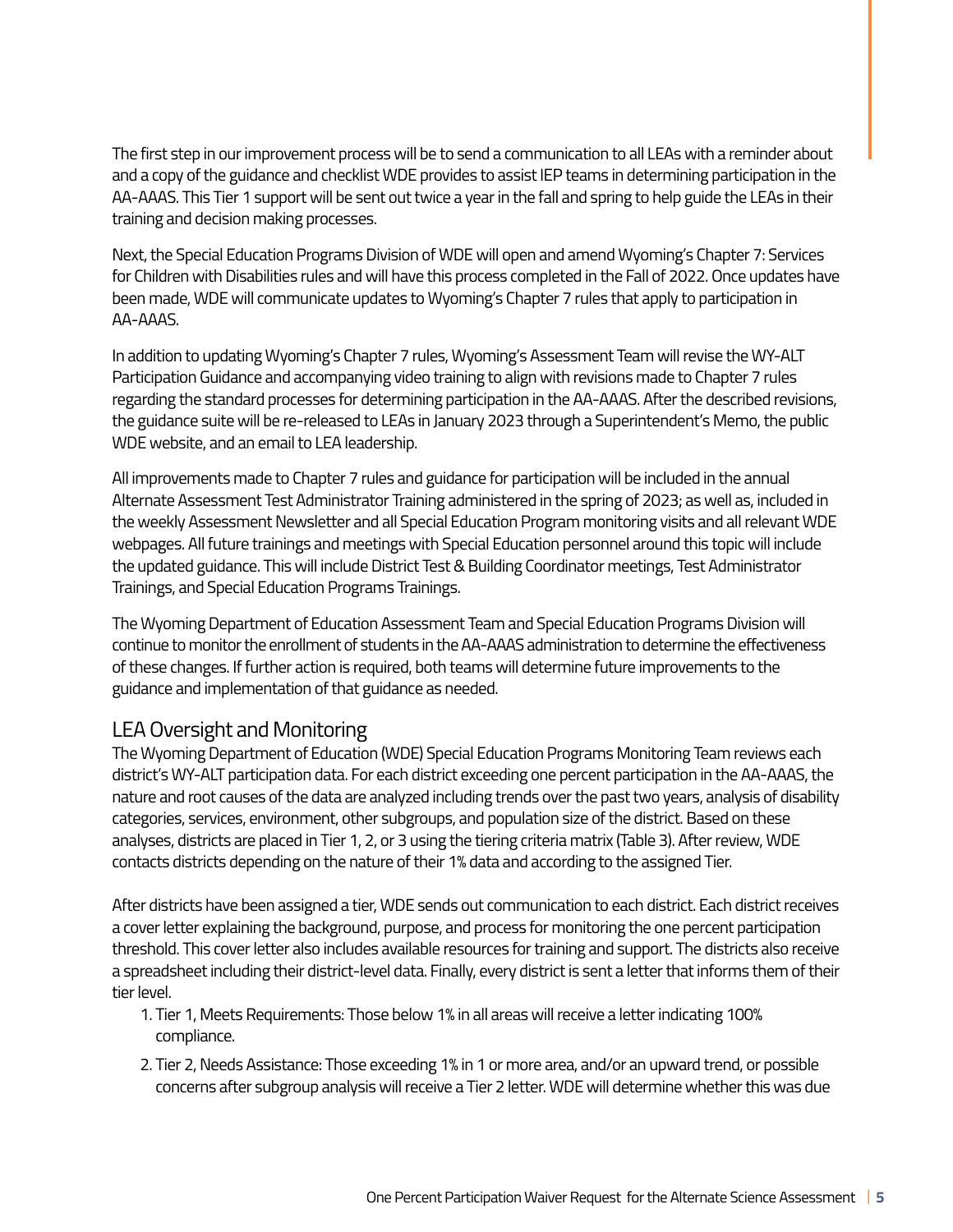to small population size or other contributing factor(s). These districts are not required to submit a file review. They will receive a letter indicating a request to submit a Letter of Assurance:

- a. Staff are trained on the WY-ALT participation criteria.
- b. IEP's are being reviewed every year to determine participation.
- c. The WY-ALT guidance documents have been reviewed and WY-ALT decisions are made on an annual basis.
- 3. Tier 3, Needs Intervention: Those exceeding 1% in 1 or more area and/or a 2 year trend up, or significant concerns after subgroup analysis will receive a Tier 3 letter. Districts will submit requested files to WDE for review based on subgroup analysis of the disability category, service environment, or other subgroup concerns. WDE will review WY-ALT participation explanations and any team discussion and decision making process reported in the IEP or Prior Written Notice.

After WDE receives and reviews requested material, letters are sent to either clarify concerns or move to further requests. Tier 2 districts who have provided sufficient evidence are cleared after assurances. If these assurances are found to be incomplete, WDE may suggest the district provide WDE-approved training or revisit determination policies. Tier 3 districts whose WY-ALT participation explanations were found to be complete are cleared following a file review. If the WDE Special Education Programs Monitoring Team finds these files to be incomplete, WDE may require further training, policy review, or other direct support such as coaching or a facilitated file review. Specific letters and plans are developed for each district as they are deemed necessary by the WDE Special Education Programs division.

#### Addressing Disproportionality in State-level Data

After reviewing the data from the 2020-2021 assessment administration, the WDE identified a possible disproportionate number of students of Asian ethnicity participating in the AA-AAAS in all subject areas. Due to the low population of our state, we did not feel it appropriate to post for public review for the additionally small number of students in a particular subgroup of a subgroup of only three grades. The WDE Assessment Team reviewed the number of students in each subgroup that participated in state-wide testing and who participated in the AA-AAAS in order to determine a risk ratio based on the NCEO's guidance. The identified subgroup of AA-AAAS participants of Asian ethnicity (n-size of 4 students statewide) showed an elevated risk-ratio.

WDE will continue to calculate participation rates among subgroups each year and compare them to their general assessment participation rates using risk ratios. WDE will look deeper into the identified subgroup and representative students to address the information revealed by the data from the 2020- 2021 administration. WDE will review the justification documentation provided by any districts with an evident disproportionality and provide those districts with support during monitoring conversations to help look at the facts around those disproportionalities. Plans are also in place to provide state-wide training around data analysis which will include looking carefully at the data of specific subgroups of students in each district.

## **Conclusion**

Based upon the provided information, the Wyoming Department of Education is requesting a federal waiver for exceeding the 1% threshold on AA-AAAS participation in the WY-ALT Science in its Spring 2022 Summative Administration.